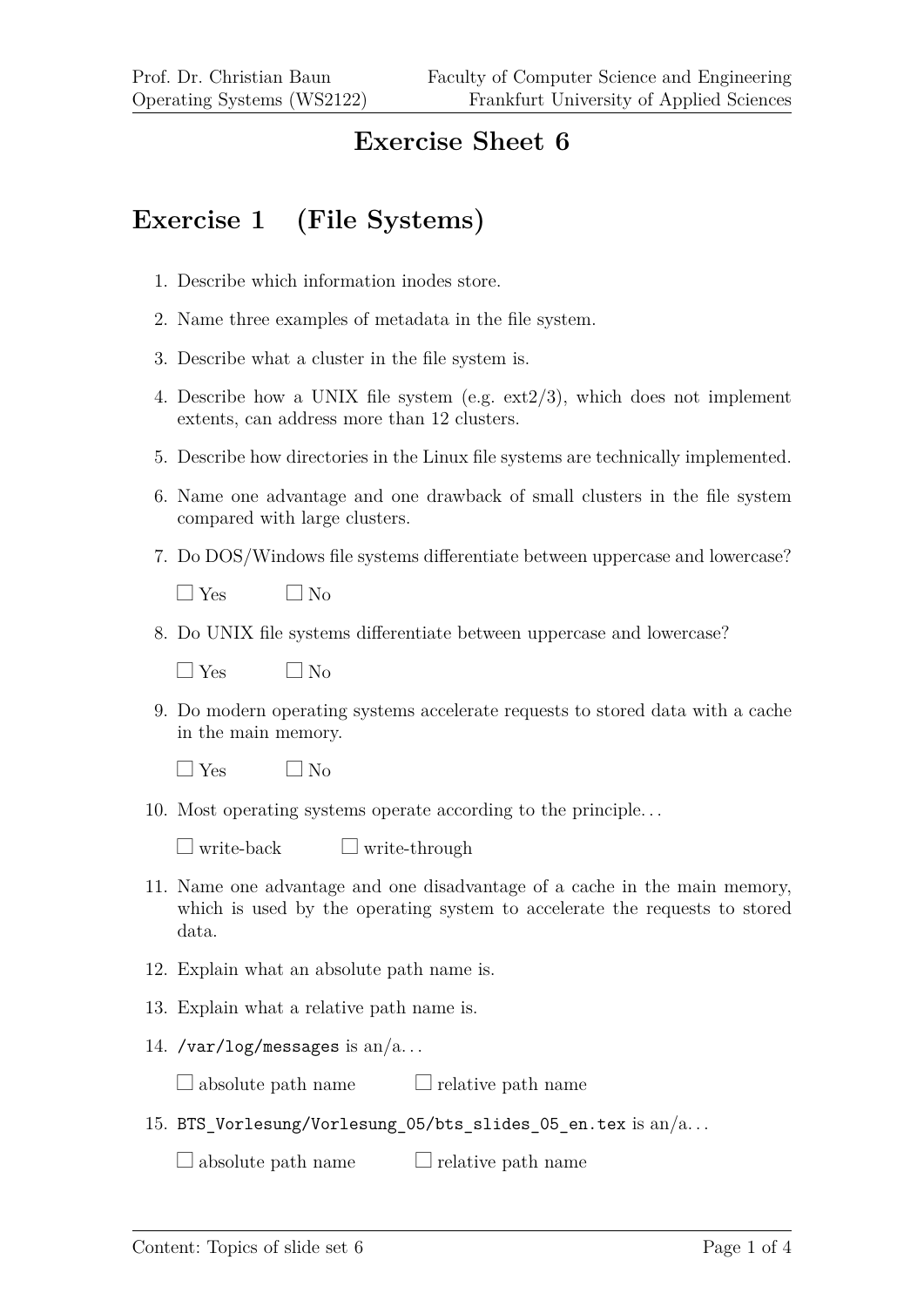16. Documents/MasterThesis/thesis.tex is  $an/a$ ...

 $\Box$  absolute path name  $\Box$  relative path name

17. /home/<username>/Mail/inbox/ is  $an/a$ ...

 $\Box$  absolute path name  $\Box$  relative path name

- 18. Describe what information the boot sector (also called boot block) of a file system stores.
- 19. Describe what information the super block of a file system stores.
- 20. Explain why some file systems (e.g.  $ext{2/3}$ ) do combine the clusters of the file system to block groups.
- 21. Describe what the File Allocation Table (FAT) is and describe the information it stores.
- 22. Describe the objective of the journal in a journaling file system.
- 23. Describe a benefit of using a journaling file system compared with using a file system without a journal.
- 24. Name the three values that are required to store an extent.
- 25. Describe the benefit of using extents compared with direct addressing of the clusters.
- 26. Describe the result of defragmenting a file system.
- 27. Describe the sort of data processing that is maximum accelerated by defragmenting.
- 28. Describe the scenario where defragmenting is useful.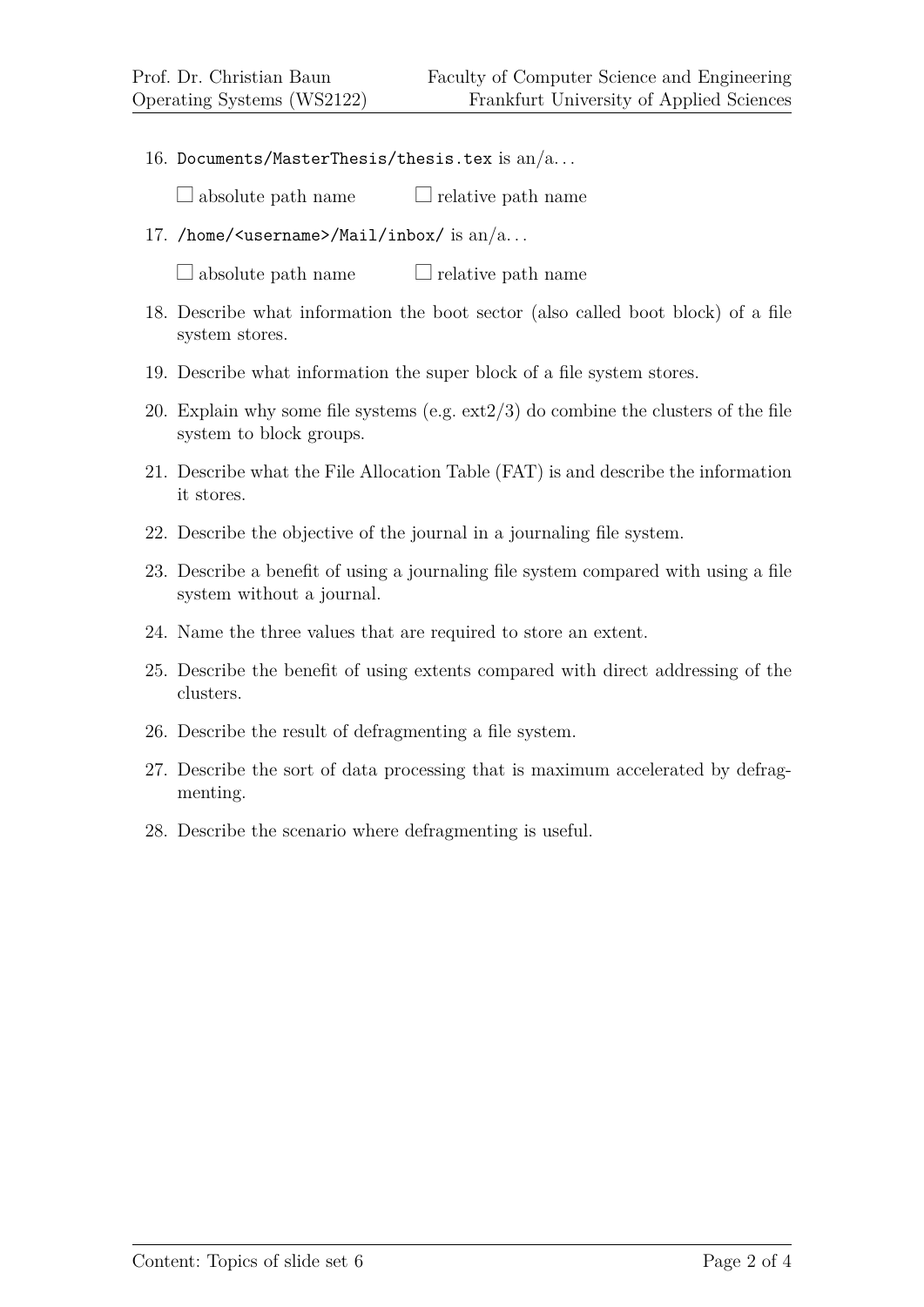## **Exercise 2 (File Systems)**

Please mark for each statement about file systems, whether the statement is true or false.

| <b>Statement</b>                                                         | true | false |
|--------------------------------------------------------------------------|------|-------|
| Inodes store all metadata of files.                                      |      |       |
| File systems address clusters and not blocks of the storage medium       |      |       |
| or storage drive.                                                        |      |       |
| The smaller the clusters are, the more overhead for large files occur.   |      |       |
| The bigger the clusters are, the lesser capacity is lost due to internal |      |       |
| fragmentation.                                                           |      |       |
| In UNIX, file extensions have always been of great significance.         |      |       |
| Modern file systems operate so much efficient that buffering by the      |      |       |
| operating system is no longer common.                                    |      |       |
| Absolute path names describe the complete path from the root to          |      |       |
| the file.                                                                |      |       |
| The separator in path names is identical for all operating systems.      |      |       |
| An advantage of block groups is that the inodes are physically           |      |       |
| located close to the clusters, they address.                             |      |       |
| For each cluster in the file system, an entry exists in the FAT.         |      |       |
| Because of the Master File Table in NTFS, fragmentation cannot           |      |       |
| occur.                                                                   |      |       |
| The journal of journaling file systems reduces the number of write       |      |       |
| operations.                                                              |      |       |
| Journaling file systems narrow down the data, which need to be           |      |       |
| checked during the consistency check.                                    |      |       |
| When using journaling file systems, a loss of data is impossible.        |      |       |
| If metadata and file contents are journaled both, all write operati-     |      |       |
| ons are carried out twice.                                               |      |       |
| Extents cause lesser overhead compared with block addressing.            |      |       |

## **Exercise 3 (Pattern Comparison and Data Analysis)**

- 1. Name (or describe) one useful application for the command sed.
- 2. Create a file sedtest.txt with the following content:
	- Line 1 Line 2 Line 3 Line 4